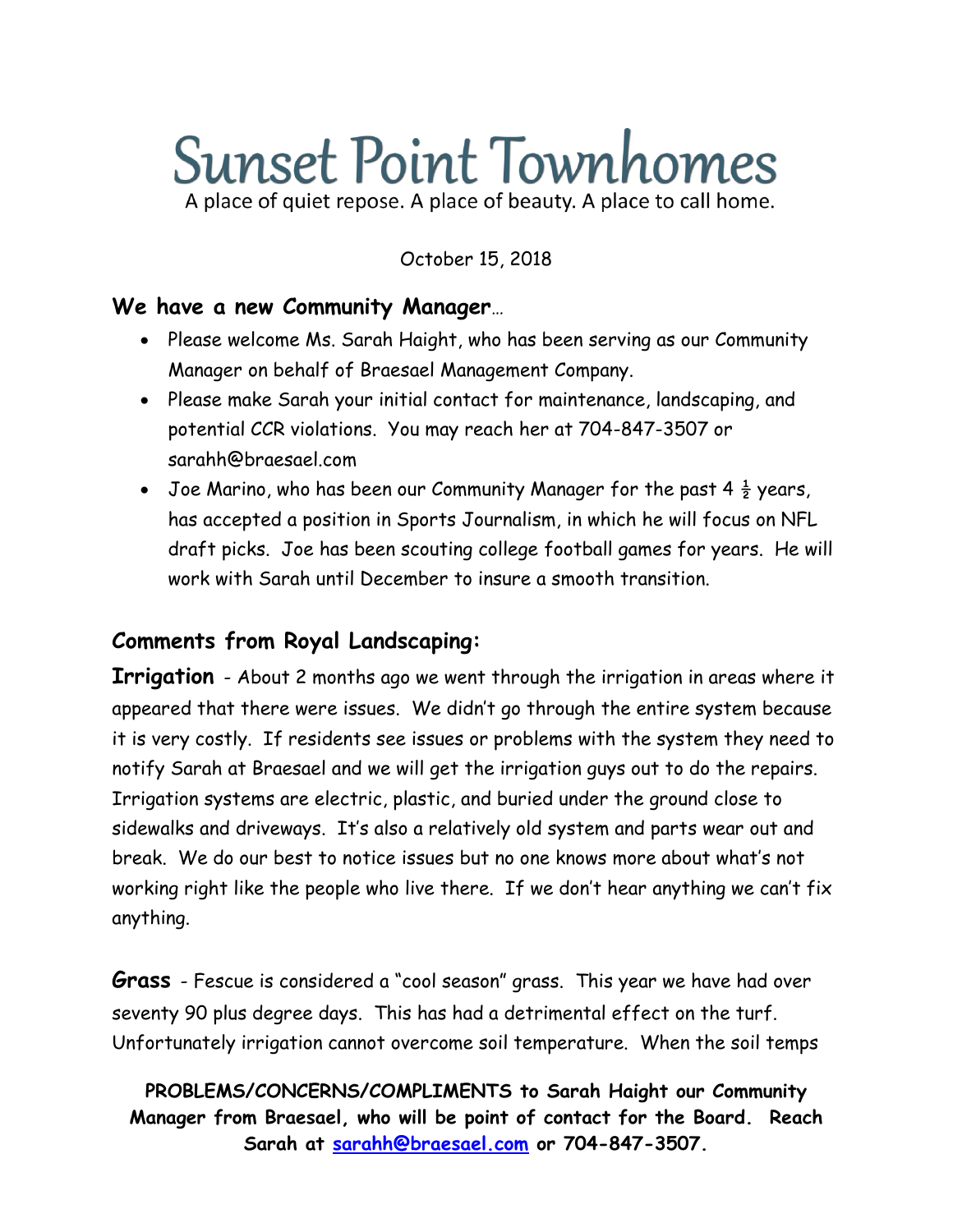are high the grass goes dormant. Once we hit August the pre emergent weed control runs out and the weeds pop up. We sprayed the weeds out and unfortunately it left dirt in areas. The aeration and seeding is what is needed to fill in these areas. As long as we continue to have hot summers we will have issues toward the end of the season.

**Brown patch and the temperatures can kill grass**. The seventy 90+ degree days hasn't helped. We have just completed aeration and seeding . The aeration and seeding is included in the contract because we lose grass every year.

**Speed Bumps** will be installed this week. Thanks to Homeowners Lou Coccia, Jimmy Flores, and Board Member John Comstock for their work to address this long-standing problem. In discussion with Single Family HOA leaders, we have recently learned that the Single Family neighborhood has its own speeding problem. They have no control over speeding, since their roads are maintained by the City/County. At least we have some control, since we own (and pay for) our roads.

**The website** has new material consistently being added to the website, including Board Minutes, Financial Reports, Social Committee schedules, and more. While there, take a look at the photo gallery, including pictures of last winter's snowstorm. The URL is [www.sunsetpointtownhomes.com,](http://www.sunsetpointtownhomes.com/) and the case-sensitive password into the Member Section is LovetheLake1.

**The HOA Attorney is working on amending the CCR's** to grant authority to the Board to come to an agreement with the Single Family HOA to gain lakefront access. The proposed amendment will also include language to amend the CCR's in a more streamlined way. Any proposed amendment will still require an affirmative vote of 2/3 of all Homeowners.

#### **Financial Balances a/o August 31, 2018**

- Checking: \$28,567.42
- Capital Reserve: \$150,545.15